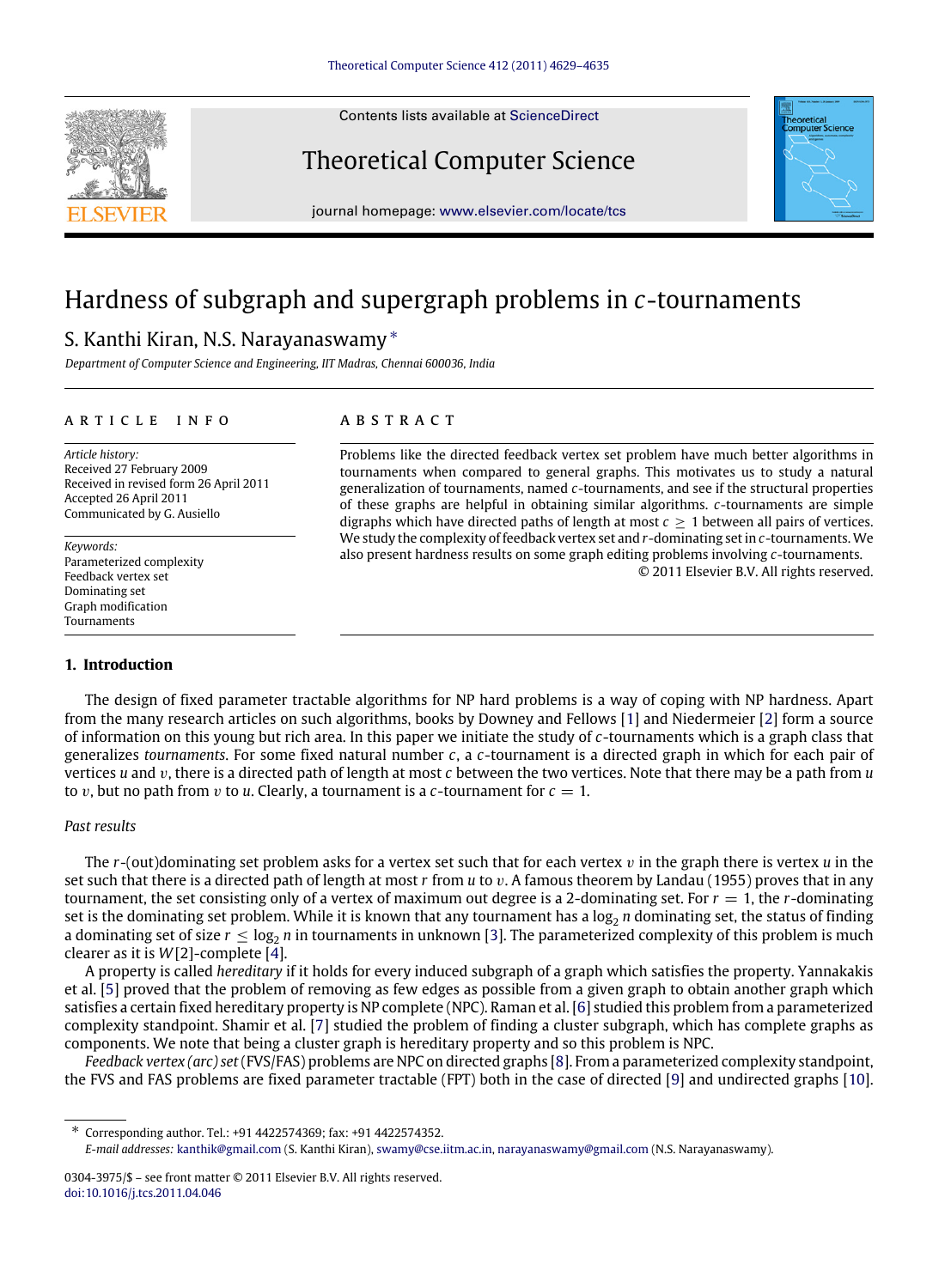While the FVS problem in undirected graphs has a O\*( $\alpha^k$ ) algorithm, where  $\alpha$  is a constant, no such algorithm is known for the directed case. On the other hand there are efficient FPT algorithms [\[11\]](#page-6-10) to solve the FVS and FAS problem in tournaments.

# *Our results*

In Section [2.1](#page-1-0) we study the problem of *r*-dominating set in *c*-tournaments. We prove that the *c*-dominating set problem in a *c*-tournament is *W*[2]-complete. On the other hand we show that the 2*c*-dominating set problem in *c*-tournaments is polynomial time solvable.

We note that being a *c*-tournament is a *hereditary* property only for *c* = 1. In Section [3.1](#page-3-0) we study the problem of finding a graph obtained by a minimum possible number of edge deletions such that each component is a 2-*tournament*. We refer to this as the *2-tournament clustering edge set problem*. We prove that this problem is NPC, and also show that it is FPT. We then study the problem of 2-tournament completion, that is to add edges to transform a given digraph into a 2-tournament, and prove that this problem is NPC and *W*[2] complete.

As noted earlier, the FVS problem is simpler to solve in tournaments than in general graphs owing to its structure. One natural question that arises is whether the structural properties of *c*-tournaments would help us solve the FVS (FAS) problem. Our study in Section [2.2](#page-2-0) answers this question negatively. We lose most of the structural properties helpful to solve the FVS problem of tournaments when we reach 3-tournaments. Even 2-tournaments are as hard as general graphs, as we prove that given an *O* ∗ (α*<sup>k</sup>* ) algorithm, for a constant α, to solve FVS in 2-tournaments, we can solve the problem in general graphs in time  $O^*(\alpha^k)$ .

#### **2. Complexity results for** *c***-tournaments**

We have used standard graph notation from the book by Bondy and Murty [\[12\]](#page-6-11) for most part. The *t*th order out-degree of a vertex is the number of vertices which are at an out-distance of at most *t* from it. Similarly the number of vertices from which a vertex can be reached by a directed path of at most *t* edges is called its *t*th order in-degree. The sets of those vertices are called the vertex's *t*th order out-neighborhood and *t*th order in-neighborhood respectively. We say that a pair of vertices satisfy the property *P<sup>c</sup>* if they are at a directed distance at most *c*. A digraph in which every vertex pair satisfies *P<sup>c</sup>* is a *c*-tournament. By a dominating set in a digraph we mean the out-dominating set, unless otherwise specified. We next define the hierarchy of parameterized complexity classes.

# *Parameterized complexity*

A parameterized problem L is a set of pairs  $(x, k)$  such that  $x \in \Sigma^*$ , where  $\Sigma$  is a finite alphabet and  $k \in \mathbb{Z}_+$  is a parameter. A parameterized problem *L* is said to be *fixed parameter tractable* (FPT) if membership in *L* can be decided in *O*(*f*(*k*) ∗ *n O*(1) ), where *n* is the input size. This class of problems can be thought of as the analogue of *P*. Note that in this class, for a fixed *k*, the running time is only polynomially dependent on the input size. When a parameterized problem cannot be shown to be FPT, then an attempt is made to identify its position in a hierarchy of parameterized complexity classes. These classes are analogous to the  $\Pi_i$  hierarchy in the classical complexity, and is referred to as **W**[*t*] hierarchy for  $t \in \mathbb{Z}_+$ . Completeness for a class in this hierarchy is shown via parameterized reductions. We first define the, now standard, concept of parameterized reduction or a FPT-reduction.

**Definition 1.** A parameterized language A FPT-many-one reduces to a parameterized language B if there are a polynomial *q*, functions  $f, g : \mathbb{N} \to \mathbb{N}$  and a Turing machine *T* such that on any input  $(x, k)$ , *T* runs for  $f(k)q(|x|)$  steps and outputs  $(x', g(k))$  such that  $(x, k) \in A \iff (x', g(k)) \in B$ .

In the natural hierarchy of classes of parameterized languages it is known that *FPT* ⊆ *W*[1] ⊆ *W*[2] . . . ⊆ *W*[*poly*]. It has been shown, see [\[1,](#page-6-0)[2\]](#page-6-1), that Dominating Set is complete for the class *W*[2], and Clique is complete for the class *W*[1] under FPT-reductions. For further details and the definition of *W*[*t*] we refer the reader to the texts on parameterized complexity by Downey and Fellows [\[1\]](#page-6-0) and Niedermeier [\[2\]](#page-6-1).

#### <span id="page-1-0"></span>*2.1. r-dominating set in c-tournaments*

Following is the formal definition of the problem *r*-dominating set, for every fixed  $r \in N$ . **Instance** Directed graph  $G = (V, E), k \in N$ 

**Solution**  $V' \subseteq V$  such that  $|V'| \leq k$  and  $\forall u \in V \exists v \in V'$ , such that, there is a directed path of length at-most *r* from *v* to *u*. As noted the problem of a 1-dominating set is **W**[2] hard in tournaments but the problem of an *r*-dominating set is in **P**, for  $r \geq 2$ . In this section we observe that *c*-tournaments carry some structure of tournaments which allows us to solve the *r*-dominating set for *r* ≥ 2*c*. We prove that the problem of a c-dominating set is W[2] complete in *c*-tournaments. We leave open the status of a  $c + i$ -dominating set in  $c$ -tournaments, for  $1 \le i \le c - 1$ . First we extend Landau's theorem in tournaments to *c*-tournaments.

**Theorem 1.** *Let T be a c-tournament and* v *a vertex with a maximum number of vertices at a distance of at most c. Then* {v} *is a* (2*c*)*-dominating set of T .*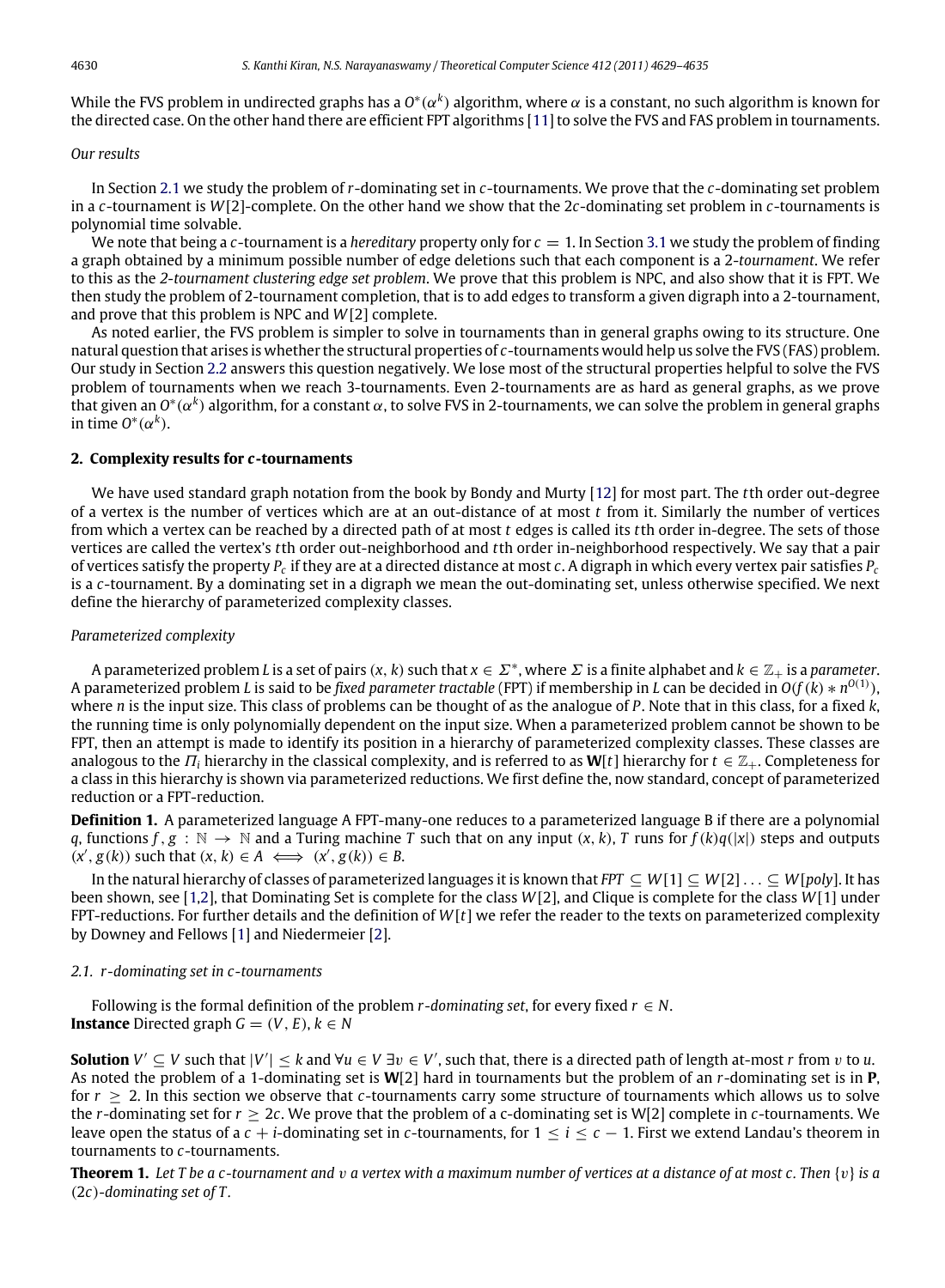**Proof.** Let  $N_c(v)$  denote the *c*th order out neighborhood of v. Let *u* be a vertex not in  $N_{2c}(v)$ . Since T is a *c*-tournament, it follows that every vertex in  $N_c(v) \cup \{v\}$  is in  $N_c(u)$ . This is a contradiction to the fact that v is that vertex with the largest *c*th order neighborhood. Hence the lemma.  $\square$ 

Thus the problem of an *r*-dominating set is polynomial time solvable for  $r \geq 2c$ . We next show that c-dominating set in *c*-tournament is *W*[2] complete. The reduction is from dominating set in tournaments [\[4\]](#page-6-3).

**Theorem 2.** *The c-dominating set problem restricted to c-tournaments is W[2] complete. Here the parameter of interest is the size of the desired c-dominating set.*

**Proof.** We reduce the dominating set problem in tournaments to the *c*-dominating set problem in *c*-tournaments. Given a tournament  $T = (V, E)$ , we construct a *c*-tournament  $T_c$  as follows: each vertex  $v \in V(T)$  is split into *c* copies  $v_1, v_2, \ldots, v_c$ which are all connected by a  $c - 1$  path directed by adding edge  $(v_i, v_{i+1})$ , for all  $1 \le i \le c - 1$ . If  $(u, v) \in E(T)$  we add the set  $\{(u_i, v_1)|1 \le i \le c\}$ . We now show that  $T_c$  is a *c*-tournament with a *c*-dominating set of size at most *k* if and only if *T* has a dominating set of size at most *k*. This proves the *W*[2]-hardness. First, clearly *T<sup>c</sup>* is a *c*-tournament. Secondly, if *D* is a dominating set of size *k* of  $V(T)$ , then  $D_c = \{u_1 : u \in D\}$  is clearly a *c*-dominating set of  $T_c$ . This shows that if *T* has a dominating set of size *k*, then *T<sup>c</sup>* has a *c*-dominating set of size *k*. Next, for any *c*-dominating set *D* ′ of *<sup>T</sup><sup>c</sup>* , define  $D = \{v |$  for some  $i, 1 \le i \le c, v_i \in D'\}$ . Clearly the cardinality of *D* is at most the cardinality of *D'*. Finally we observe that *D* is a dominating set of *T* : Indeed, if there is some vertex *u* in *T* which is not dominated by *D*, the corresponding vertex *u<sup>c</sup>* is not dominated by  $D'$ . Hence the theorem follows.  $\square$ 

We conclude this sub-section by mentioning that a c-dominating set problem in a *c*-tournament is closely related to a dominating set problem in tournaments. Given a *c*-tournament  $T_c$ , we construct the following tournament  $T$ :  $V(T) = V(T_c)$ , and for each pair  $\{u, v\}$ , we add an edge from  $(u, v)$  in  $T \iff$  there is a path of length at most *c* between *u* and *v* in  $T_c$ . If there is such a path in both directions, we arbitrarily pick one edge. Clearly, *T* is a tournament and a dominating set in *T* is a *c-*dominating set in  $T_c$ . As there is a dominating set of size log<sub>2</sub> *n* in a tournament, there is a c-dominating set of size log<sub>2</sub> *n* in a *c*-tournament. This gives us an algorithm to solve the minimum *c*-dominating set problem in *c*-tournaments in  $O(n^{\log_2 n})$ time.

#### <span id="page-2-0"></span>*2.2. Complexity of FVS and FAS in c-tournaments*

First we prove that the FVS and FAS problems in 3-tournaments are equivalent to the FVS and FAS problems in general directed graph. Given an instance *G* of FVS (FAS), add two new vertices, an *in-vertex t* and an *out-vertex s*. The vertex *s* has edges directed out of it to each vertex of *G*. Similarly *t* has edges into it from each vertex of *G*. Finally we add an edge from t to *s*. Let the resulting graph be *G'*. *G'* is a 3-tournament on  $|V(G)| + 2$  vertices, and can be constructed in polynomial time. The following theorem connects the FVS (FAS) of *G* and *G* ′ .

# **Theorem 3.** *G* has an FVS (FAS) set of size  $k \iff$  the 3*-tournament G'* has an FVS (FAS) set of size  $k + 1$ .

**Proof.** We first check that *G'* is a 3-tournament. Consider a pair of vertices *u*, *v* in *V*(*G'*). If either of the vertices is *s* or *t*, then the pair of vertices is an element of  $E(G')$ . If neither is s or t, then there is a path from *u* to *v* formed by the three edges  $(u, t)$ ,  $(t, s)$ ,  $(s, v)$ . Therefore,  $G'$  is a 3-tournament.

We first prove the claim for the FVS case. In the case when *G* has an FVS of size *k*, say S, define *S* ′ = *S* ∪ {*s*}. We prove, by  $\alpha$  contradiction, that  $G' - S'$  is acyclic. A cycle in  $G' - S'$  must contain at least one of *s* or *t*, since  $G - S$  is acyclic. Since  $s \in S'$ , such a cycle must contain *t*. This is impossible since *t* has no out-edge in  $G'-S'$ . Therefore, S' is an FVS of  $G'$  and  $|S'|=k+1$ . In the other direction we consider the case when *G'* has an FVS of size  $k+1$ , say *S'*. By the construction of *G'*, *S'*  $\cap$  {*s*, *t* }  $\neq \phi$ , since every vertex  $v \in V(G)$  is in a cycle formed by the edges  $(v, t)$ ,  $(t, s)$ ,  $(s, v)$ . Therefore, the set  $S' \cap V(G)$  is an FVS of *G*, and is clearly of cardinality at most *k*. The proof for the feedback arc set is essentially the same argument based on the observation that any feedback arc set of *G* ′ must contain the arc (*t*, *s*) and it is sufficient to add (*t*, *s*) to any feedback arc set of *G* to get a feedback arc set of *G* ′ .

It might be misconstrued that since a 3-tournament can be obtained by adding just 2 vertices to any graph, they are not very restrictive. The 3-tournaments have enough structure to solve the 6-dominating set problem easily, which is *W*[1] complete in general graphs.

We now prove that solving an FVS problem in 2-tournaments is as hard as solving them in general simple directed graphs using a more involved construction.

# *The reduction*

Given a simple directed graph on *n* vertices *G*, we construct a 2-tournament *T* as following: *T* comprises of 3 graphs *G*, *G'*, and *G''*. We assign distinct labels to the *n* vertices of *G* using  $\lceil \log_2 n \rceil$  bits. *G'* is a graph on  $\lceil \log_2 n \rceil$  new vertices  $u_1, \ldots, u_{\lceil \log_2 n \rceil}$ , and  $(u_i, u_j) \in E(G)$  for each pair  $1 \leq i < j \leq \lceil \log_2 n \rceil$ . For each  $1 \leq i \leq \lceil \log_2 n \rceil$ , and  $v \in V(G)$  the edge  $(u_i, v)$  is present if the *i*-th bit in the label of v is 0. Otherwise the edge  $(v, u_i)$  is added. *G*<sup>"</sup> is a graph that has two copies, *T* <sup>+</sup> and *T* <sup>−</sup>, of a transitive tournament on ⌈log<sup>2</sup> *<sup>n</sup>*⌉ vertices. To obtain *<sup>T</sup>* , we add edges from all vertices of *<sup>G</sup>* into all vertices of *G*", from all vertices of *G'* into all vertices of  $T^+$ , from all vertices of  $T^+$  into all vertices of  $T^-$ , and from all vertices of  $T^$ into all vertices of *G'*. It is easy to observe that *T* is a 2-tournament.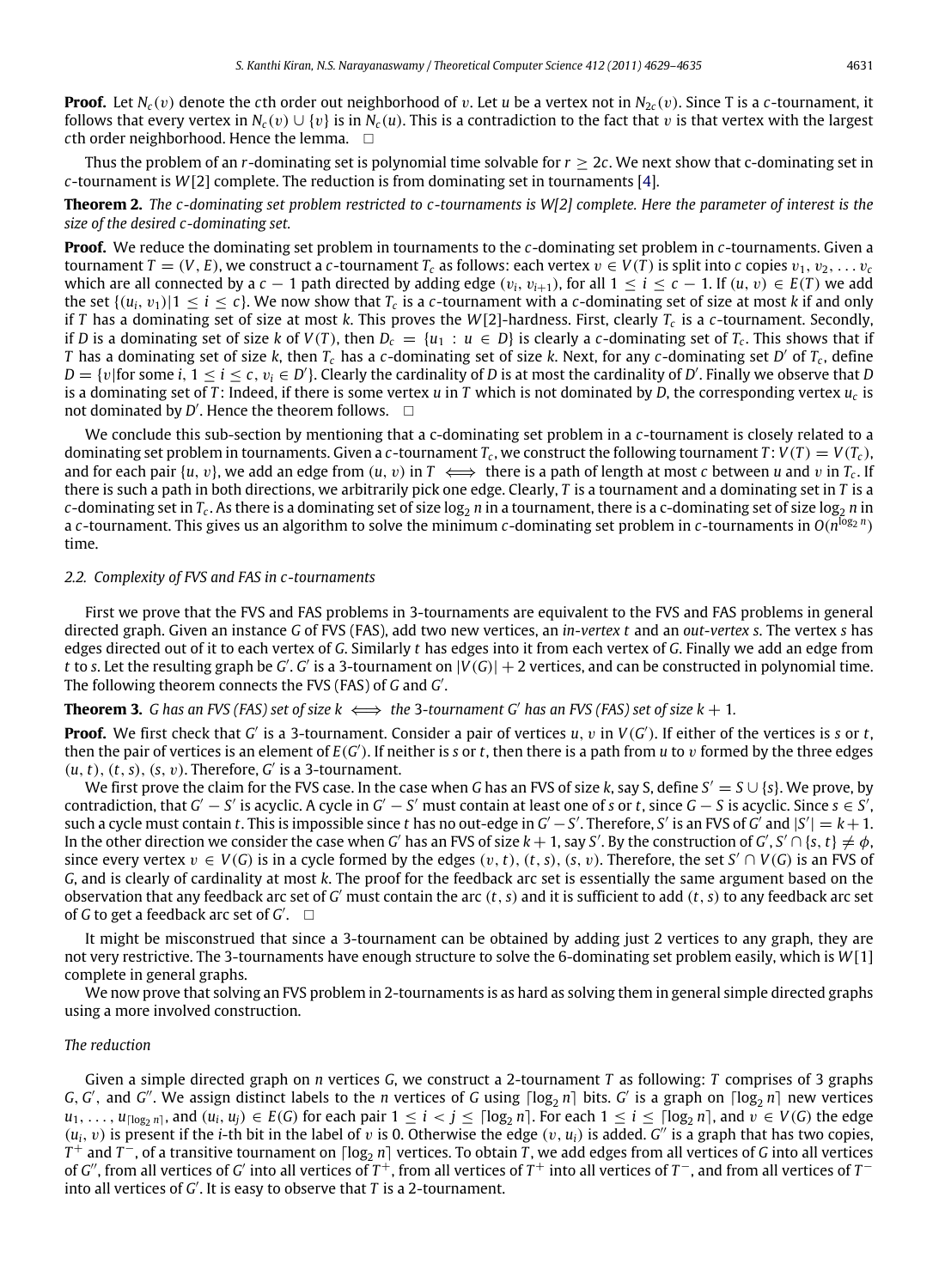**Lemma 1.** In the above construction, G has an FVS of size k if and only if T has an FVS of size  $k + \lfloor \log_2 n \rfloor$ 

**Proof.** If *G* has an FVS of size *k*, say *S*, then *S* ∪ *G'* is clearly an FVS of size  $k + \lceil \log_2 n \rceil$  of *T*. Now if *S'* is an FVS of T, then we claim that S' contains at least  $\lceil \log_2 n \rceil$  vertices of G"  $\cup$  G'. Indeed, there are at least  $\lceil \log_2 n \rceil$  disjoint triangles in the subgraph of *T* induced by vertices of  $G''\cup G'$  (simply split  $G''\cup G'$  into triplets of vertices, each triplet consisting of exactly one vertex from each of *G'*, *T*<sup>+</sup> and *T*<sup>−</sup>). At least one vertex from each of these triangles must be present in every FVS of *T*. Hence the claim. Thus if *T* has an FVS of size  $k + \lceil \log_2 n \rceil$ , it must have an FVS of size at most *k* in G. Hence the lemma.  $\Box$ 

The following theorem is an easy consequence of the above lemma.

**Theorem 4.** *An algorithm to test if a* 2*-tournament has an FVS of size at most k in O*<sup>∗</sup> (2 *O*(*k*) ) *time can be used to test if a directed graph has an FVS of size at most k in time O*<sup>∗</sup> (2 *O*(*k*) )*.*

# **3. 2-tournament subgraph and supergraph problems**

The purpose of this section is to study variations of important graph editing problems involving tournaments. The variation is to study these problems with respect to 2-tournaments. We study the complexity of finding a subgraph of a digraph in which each connected component (in the underlying undirected graph) is a 2-tournament. The goal is to minimize number of edges deleted. Later, we study the problem of finding a 2-tournament which is a supergraph of a given digraph, such that the number of edges to be added is minimum.

# <span id="page-3-0"></span>*3.1. 2-tournament clustering edge set is NPC and FPT*

In the following sections, we say *C* is a component of digraph *G*, if *C* is a component in the underlying undirected graph of *G*. We show that 2-tournament clustering edge set is NPC by a reduction from the clique clustering problem [\[7\]](#page-6-6) on undirected graphs. We subsequently show that 2-tournament clustering edge set is FPT.

## *Reduction*

Given an undirected graph  $G(V, E)$ , construct the following graph  $G'(V', E')$  where  $V' = \{v^+, v^- : v \in V\}$  and  $E' = \{(v^+, u^-), (u^+, v^-), (v^-, v^+), (u^-, u^+) : \{v, u\} \in E\}$ . Throughout this section, the graph *G'* is used to denote the graph obtained from this reduction. Also, we refer to  $v^{+}$  and  $v^{-}$  as complements of each other.

<span id="page-3-3"></span>**Lemma 2.** *G* is a clique  $\iff G'$  is a 2-tournament.

**Proof.** ⇒ G is a clique. Since G is a clique, two vertices of opposite sign in G' are adjacent. Two vertices of the same sign, say *u*<sup>+</sup> and *v*<sup>+</sup> are connected by a path of length 2 involving the edges {*u*<sup>+</sup>, *v*<sup>−</sup>}, {*v*<sup>−</sup>, *v*<sup>+</sup>}. Therefore, *G*' is a 2-tournament.

 $∈$  *G'* is a 2-tournament. Let {*u*, *v*} ∈ *G* be two non-adjacent vertices. Let {*u*<sup>+</sup>, *v*<sup>+</sup>} be connected by a path of at most 2 edges. Since the only edge coming into  $v^+$  is from  $v^-$ , the path of 2 edges connecting  $u^+$  and  $v^+$  must be  $\{u^+, v^-\}$ ,  $\{v^-, v^+\}$ . By the construction  $\{u^+, v^-\}$  is an edge if and only if  $\{u, v\} \in E(G)$ . This contradicts our assumption that  $\{u, v\} \notin E(G)$ . The same argument works if we assume that there is path from  $v^+$  to  $u^+$ . Therefore, if *G'* is a 2-tournament, it follows that *G* is clique.  $\square$ 

In a directed graph *G*, let **C** denote a 2-tournament cluster, that is a subgraph in which each component (of the underlying undirected graph) is a 2-tournament. The edge set  $E(G) \setminus E(\mathbb{C})$  is called a *clustering edge set*, and the set  $V(G) \setminus V(\mathbb{C})$  is called a *clustering vertex set*.

<span id="page-3-1"></span>**Lemma 3.** Let C be a 2-tournament that is a subgraph of G'. There is at most one vertex  $v^+ \in V(C)$  such that  $v^- \notin V(C)$ . *Similarly, there is at most one*  $u^- \in V(C)$  *such that*  $u^+ \notin V(C)$ *.* 

**Proof.** Proof is by contradiction. Let  $w^+, v^+ \in V(C)$  such that both  $w^-, v^- \notin V(C)$ . Since *C* is a 2-tournament, there is a path of length two involving the vertices  $\{v^+, w^+\}$ , and for this to happen  $v^- \in V(C)$  or  $w^- \in V(C)$ . This is not possible since, according to our assumption, for both  $v^+$  and  $w^+$ ,  $v^-$  and  $w^-$  are not in *V*(*C*). Hence the proof. □

<span id="page-3-2"></span>**Lemma 4.** *Let M be a* 2*-tournament clustering edge set for G*′ *. There is a* 2*-tournament clustering edge set M*′ *such that*  $|M'|$  ≤ |M|, and each pair { $v^+$ ,  $v^-$ } occurs in one component in G' \ M'.

**Proof.** If each pair  $\{v^+,v^-\}$  occurs in a component in  $G'\backslash M$ , then  $M$  is the desired  $M'$  and the statement of the lemma is true. Let us assume that this is not the case. Let  $v^+$  and  $v^-$  be in different components  $C_1$  and  $C_2$  of  $C=G'\backslash M$ , respectively. We first show that either moving  $v^+$  to  $C_2$  or moving  $v^-$  to  $C_1$  yields a 2-tournament clustering edge set M" such that  $|M''| \leq |M|$ .

First, we prove that placing  $v^+, v^-$  in the same component (adding back and deleting edges appropriately) will give another 2-tournament cluster. Without loss of generality, let us place these in  $C_1$ . Let  $C_2$  cease to be a 2-tournament. Let *u* and w be two (signed) vertices whose property *P*<sup>2</sup> is destroyed. Clearly *u* and w must form a 2-path with v <sup>−</sup>, as the latter's removal caused the destruction of  $P_2$  for these vertices. So both, *u* and w must have  $' +'$  sign and one of them must be a complement of  $v^-$  i.e., one of them must be  $v^+$ , which is impossible. A similar argument shows  $C_1$  remains a 2-tournament on addition of  $v^-$ . Hence the new graph is a 2-tournament cluster. Let  $c_1$  be the number of vertices in  $C_1\setminus\{v^+\}$  which form an edge with  $v^-$  in  $G'$  and let  $c_2$  be the number of vertices in  $C_2\setminus\{v^-\}$  that form an edge with  $v^+$  in  $G'$ . In  $C_1$  the in-degree of  $v^+$  is zero, and in  $C_2$  the out-degree of  $v^-$  is zero. Let  $d_1$  and  $d_2$  denote out-degree of  $v^+$  in  $C_1$  and in-degree of  $v^-$  in  $C_2$ ,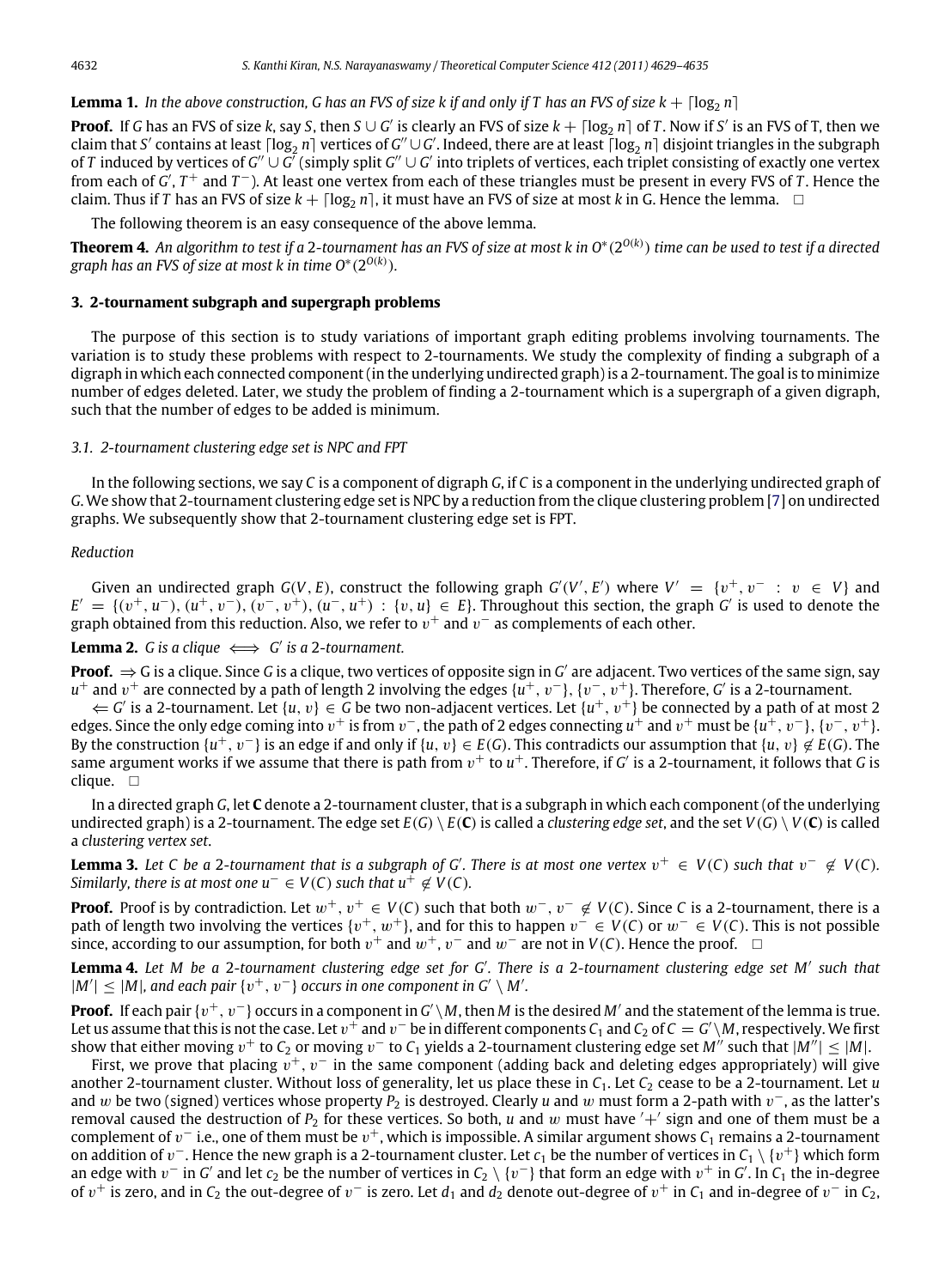respectively. By applying [Lemma](#page-3-1) [3,](#page-3-1) it follows that there can be at most one other vertex in  $C_1$  whose complement is not in *C*<sub>1</sub>. Therefore, it follows that  $c_1 \geq d_1 - 1$ . By a symmetric argument, it follows that  $c_2 \geq d_2 - 1$ . The clustering edge set corresponding to the transfer of  $\overline{v}$  + to  $C_2$  has  $|M|-c_2-1+d_1$  edges and this is at most  $|M|+d_1-d_2$ . Similarly, moving  $v^-$  from  $C_2$  to  $C_1$  results in a clustering edge set of cardinality  $|M| + d_2 - c_1 - 1$  which is at most  $|M| + d_2 - d_1$ . Therefore, it follows that one of the two moves yields a edge clustering set M" whose cardinality is at most |M|, and in G \ M"  $v^+$  and  $v^$ are in the same component. Performing this move for all pairs *u*<sup>+</sup> and *u*<sup>−</sup> which are in different components in *C*, results in the desired  $M'$ , and proves the lemma.  $\square$ 

Using [Lemma](#page-3-2) [4,](#page-3-2) we now complete a reduction of finding a clique clustering edge set to finding a 2-tournament clustering edge set.

**Theorem 5.** *For each k* ≥ 0*, an undirected graph G has a clique clustering edge set of size at most k if and only if G*′ *has a* 2*-tournament clustering edge set of size at most* 2*k.*

**Proof.**  $\Rightarrow$ : Let *M* be a clique clustering edge set of *G* such that  $|M| = k$ . Let  $M' = \{(u^+, v^-), (v^+, u^-) : \{u, v\} \in M\}$ . Clearly  $|M'| = 2k$  $|M'| = 2k$  $|M'| = 2k$  and  $|M'| \subseteq E(G')$ , and by [Lemma](#page-3-3) 2 each component of  $G' \setminus M'$  is 2-tournament. Therefore,  $M'$  is a 2-tournament edge clustering set.

⇐ By [4,](#page-3-2) let *M*′ be an inclusion-minimal 2-tournament clustering edge set such that |*M*′ | ≤ 2*k* and each pair {v <sup>+</sup>, v<sup>−</sup>} is in a single component of *G* \ *M'*. It now follows that if  $(x^+, y^-) \in M'$ , then  $(y^+, x^-) \in M'$ . The reason is that, otherwise we get a contradiction to the minimality of  $M'$  or a contradiction to the fact that each pair  $\{v^+,v^-\}$  is in a component of  $G\setminus M'$ . Now, we define  $M \subseteq E$  as the set  $M = \{ \{u, v\} : (u^+, v^-), (v^+, u^-) \in M' \}$ . Since  $|M'| \leq 2k$ , it follows that  $|M| \leq k$  and by [Lemma](#page-3-3) [2](#page-3-3) each component of *G* − *M* is a clique. Therefore, *M* is a clique clustering edge set. Hence the lemma.  $\Box$ 

We have reduced the clique clustering edge set problem to a 2-*tournament* clustering edge set problem. Since the former is NP hard (NPH), so is the latter, and its membership in NP is also straightforward. Therefore, the 2-tournament clustering edge set problem is NPC. Using the same reduction it follows that deciding if a directed graph has a 2-tournament of size at least *k* is both NPC and W[1] hard. The reduction is from the clique problem, which is NPC and W[1] hard, and the transformation is exactly the same as one outlined above. From [Lemma](#page-3-3) [2](#page-3-3) we have that there is a clique of size *k* in G if and only if *G* ′ has a 2-tournament of size 2*k*.

**2-tournament clustering edge set is FPT:** We present two algorithms to find out if a given directed graph has a 2 tournament clustering edge set of size at most *k*. Both algorithms are based on [Lemma](#page-4-0) [5](#page-4-0) which is used to show that if a directed graph is not a cluster of 2-tournaments, then there exist two vertices, which do not have a directed 2-path between them but are at a distance of at most 3 in the underlying undirected graph.

<span id="page-4-0"></span>**Lemma 5.** *Let G be a directed graph which is not a* 2*-tournament such that the underlying directed graph is connected. There exist two vertices for which the distance in the undirected graph is at most* 3 *but are not at directed distance* 2 *in G .*

**Proof.** Let us assume the contrary. Let *S* denote the set of vertex pairs in *G* whose minimum distance in *G*, in either direction, is more than 2. Let Let  $\{u_{min}, v_{min}\}$  be a pair in *S* such that the distance between  $u_{min}$  and  $v_{min}$  in the underlying undirected graph is the least over all pairs in *S*. Let this distance be *d*. If we assume that the statement of the lemma is wrong, then *d* ≥ 4. Let the shortest undirected path be  $P_{min} = \{u_{min}, v_1, v_2, v_3, \ldots, v_{min}\}$ . By our assumption(*d* ≥ 4), the pair  $\{u_{min}, v_3\}$ is not an element of *S*. Therefore, there is a path in the directed graph between  $u_{min}$  and  $v_3$  of length at most 2 (let w be the connecting vertex). This now gives us a path shorter than *Pmin* between *umin* and v*min* in the underlying undirected graph (in both the cases, when the vertex w is in *Pmin* or not), a contradiction to the fact that *Pmin* is a path of shortest length. Therefore, our assumption is wrong. Hence the lemma.  $\Box$ 

**Algorithm 1.** [Lemma](#page-4-0) [5](#page-4-0) is converted into an algorithm based on the following observation: if each component is a 2-tournament, we are done. If not, consider a vertex pair (*u*, v) in a component at a distance more than 2 in the directed graph, and *u* and v are a distance at most 3 in the underlying undirected graph. Such a pair can obviously be found in polynomial time. Let *Pu*v be any such path in the underlying undirected graph. By definition, a 2-tournament clustering edge set *M* ensures that *u* and *v* are in different components in  $G \setminus M$ . Therefore, *M* must contain at least one directed edge corresponding to the edges in  $P_{uv}$ . Clearly, the running time of the algorithm is  $O^*(3^k)$ .

**Algorithm 2.** We now present a  $O^*(2.27^k)$  to solve the 2-tournament edge clustering set problem. We reduce this problem to the 3-hitting set problem in polynomial time which can be solved in *O*<sup>\*</sup>(2.27<sup>k</sup>) [\[13\]](#page-6-12). The reduction is again based on [Lemma](#page-4-0) [5.](#page-4-0) For every pair of vertices not at directed distance 2, we find all undirected paths of length at most 3. Each such path forms a 3-set which must be *hit*. This construction can obviously be done in polynomial time. Thus from the Edge set we need to pick a 3-hitting set which hits all the 3-sets. We note that from [Lemma](#page-4-0) [5](#page-4-0) if all such 3-sets are hit we get a 2-tournaments cluster.

## *3.2. Digraph completion problems related to 2-tournaments*

A natural question is to study the complexity of finding a set of at most *k* edges to be added to a digraph so that the resulting digraph becomes a 2-tournament. This is the 2-tournament completion problem, and we prove hardness results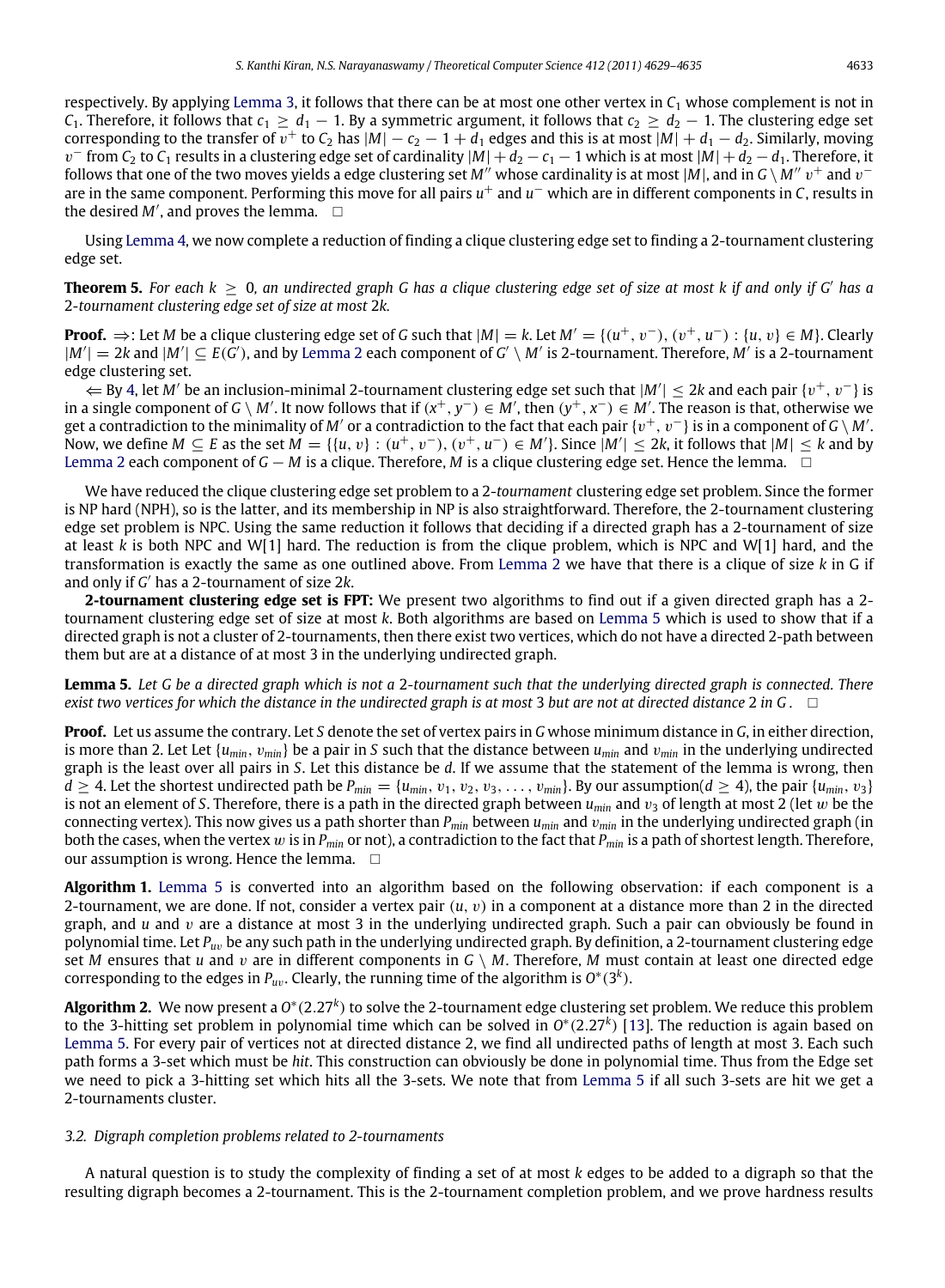for this problem using the following problem:

**Problem 1.** *Single vertex satisfaction*(SVS) **Given:** A simple directed graph  $G = (V, E)$ , a vertex  $v \in V$ , integer  $k \ge 0$ . **Question:** Add at most *k* edges so that for all  $u \in V(G)$ , there exists a path of length at most 2 connecting *u* and *v*.

To prove hardness of this problem, we transform an instance of the dominating set in a bipartite graph to an instance of SVS. Dominating Set in bipartite graphs is NPC and in the parameterized context *W*[2] hard.

# **Theorem 6.** *SVS is NPC and W*[2] *hard.*

**Proof. Reduction:** Given an instance  $G = (A, B)$ , an integer  $k > 0$ , of dominating set in bipartite graphs, we construct a digraph *G* ′ by adding a new vertex v to *G*, and then by orienting all edges from the set *A* to *B*. We now show that *G* has a dominating set of size at most *k* if and only if there is a set of at most *k* edges that can be added to *G* ′ so that for all  $u \in V(G') \setminus \{v\}$ , there exists a directed path of length at most 2 connecting *u* and *v*. If *D* is a dominating set of *G*, then *M* = { $(v, u)$  : *u* ∈ *D* ∩ *A*} ∪ { $(u, v)$  : *u* ∈ *D* ∩ *B*} is clearly a solution of size *k* for the SVS problem instance  $(G', v)$ . In the other direction, if *M* is a solution of size *k* for the SVS problem instance (*G'*, *v*), we prove that there is a dominating set of size at most *k* of *G*. First we note a simple property of dominating sets in a graph: adding *m* edges to a graph decreases its minimum dominating set size by at most *m*. Let *M*′ ⊆ *M* be the set of edges with both ends in *G* (note that G does not include *v*). From the above property, if *d'* is the minimum dominating set size of *G∪M'* then *d'* ≥ *d* − |M'|, where *d* is the minimum dominating set size of G. Now, the edges of  $M \setminus M'$  must be incident on v. We claim that  $|M|-|M'| \ge d'$ . Let S be the set of vertices adjacent to v. It is clear that *S* must be a dominating set of *G* ∪ *M*′ , since there is a directed path of length at most 2 between v and every vertex in G. Thus  $d' \leq |S| = |M| - |M'|$ . Thus we have  $k = |M| \geq d' + |M'| \geq d$ . This shows that the size of the minimum dominating set is of size at most *k*. This completes the reduction of the dominating set in bipartite graphs to the SVS problem.  $\square$ 

**2-tournament completion:** We now show that the problem of adding as few edges as possible to a general directed graph to make it a 2-tournament is NPC. We reduce the problem of SVS to this problem. Given a general directed graph  $G = (V, E)$ and a vertex  $v \in V$ , we construct the following graph  $G' = (V', E')$ . *Construction:*

$$
V' = V \cup V_1 \cup \{v_{ex}\}\
$$
  
\n
$$
V_1 = \{v_{u,w} : \forall \{u, w\} \in V - \{v\}\}\
$$
  
\n
$$
E' = E \cup \{(u, v_{u,w}), (v_{u,w}, w), \forall v_{u,w} \in V_1\}\
$$
  
\n
$$
\cup \{(u, v_{ex}), \forall u \in V\} \cup \{(v_{ex}, v_{u,w}), \forall v_{u,w} \in V_1\}\
$$
  
\n
$$
\cup \{(u, v) \forall \{u, v\} \in V_1\}.
$$
  
\n(2)

**Theorem 7.** 2*-tournament completion is NPC and W*[2] *hard.*

**Proof.** We present a polynomial time transformation of an instance of SVS to an instance of the 2-tournament completion. Let  $(G, v, k \ge 0)$  be an instance of SVS. Let *G'* be the graph constructed from the above instance  $(G, v, k \ge 0)$ . We show that there is a solution of size at most *k* to the SVS if and only if there is a solution of size at most *k* for the 2-tournament completion on the graph *G* ′ .

Let *M*, a set of edges such that  $|M| \le k$ , be a solution of SVS problem for the instance  $I = (G, v, k)$ . We prove that *M* is also a solution of the problem 2-tournament completion for the instance *G'*, that is we prove that *G'*∪M is a 2-tournament. We prove this by showing a path of length at most 2 between every pair of vertices, { $u,w$ }  $\subseteq$  V'. By construction, in  $G'$  there is a path of length at most 2 between all pairs except when  $u \in V$  and  $w = v$ , and for this case since *M* is a solution of SVS problem of (*G*, v, *k*), there is path of length 2 connecting *u* and w. Therefore, it follows that *G* ′ ∪ *M* is a 2-tournament.

We now prove that a set of at most *k* edges, *M*, added to *G'* to make it a 2-tournament, immediately yields a solution to the SVS problem on the instance (*G*, v, *k*). We note that there are four possibilities for any edge of *M*,

- 1. It is directed from v to a vertex  $v_{u,w} \in V_1$
- 2. It is directed from  $v_{u,w} \in V_1$  to v
- 3. It is directed from  $u \in V \setminus \{v\}$  to  $v' \in V_1$
- 4. It is directed from  $v' \in V_1$  to  $u \in V \setminus \{v\}$
- 5. Both ends of the edge are in *V*

Given *M*, we construct *M*′ in the following way. For each edge in *M*, we do the following, according to the above cases:

- 1. In this case, add an edge  $(v, w)$  to  $M'$
- 2. Add edge (*u*, v) to *M*′
- 3. Add edge  $(u, v)$  to  $M'$ , if not added already
- 4. Add edge (v, *u*) to *M*′ , if not added already
- 5. Add the edge to *M*′